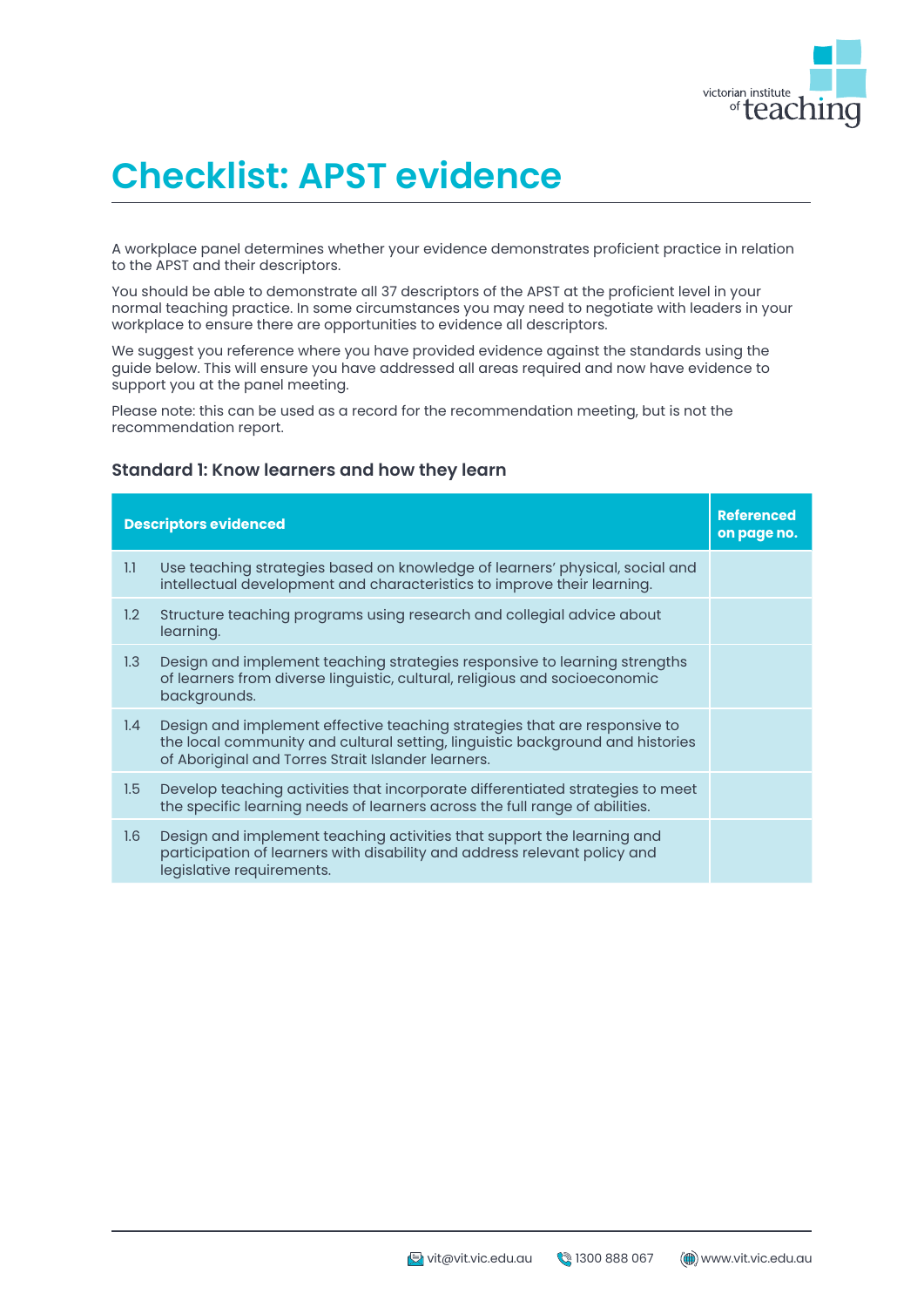#### **Standard 2: Know the content and how to teach it**

| <b>Descriptors evidenced</b> |                                                                                                                                                              | <b>Referenced</b><br>on page no. |
|------------------------------|--------------------------------------------------------------------------------------------------------------------------------------------------------------|----------------------------------|
| 2.1                          | Apply knowledge of content and teaching strategies of the teaching $area(s)$<br>to develop engaging teaching activities.                                     |                                  |
| $2.2\phantom{0}$             | Organise content into coherent, well-sequenced learning and teaching<br>programs.                                                                            |                                  |
| 2.3                          | Design and implement learning and teaching programs using knowledge of<br>curriculum, assessment and reporting requirements.                                 |                                  |
| 2.4                          | Provide opportunities for learners to develop understanding of, and respect<br>for, Aboriginal and Torres Strait Islander histories, cultures and languages. |                                  |
| 2.5                          | Apply knowledge and understanding of effective teaching strategies to<br>support learners' literacy and numeracy achievement.                                |                                  |
| 2.6                          | Use effective teaching strategies to integrate ICT into learning and teaching<br>programs to make selected content relevant and meaningful.                  |                                  |

## **Standard 3: Plan for and implement effective teaching and learning**

| <b>Descriptors evidenced</b> |                                                                                                                                                  | <b>Referenced</b><br>on page no. |
|------------------------------|--------------------------------------------------------------------------------------------------------------------------------------------------|----------------------------------|
| 3.1                          | Set explicit, challenging and achievable learning goals for all learners.                                                                        |                                  |
| 3.2                          | Plan and implement well-structured learning and teaching programs or<br>lesson sequences that engage learners and promote learning.              |                                  |
| 3.3                          | Select and use relevant teaching strategies to develop knowledge, skills,<br>problem solving, and critical and creative thinking.                |                                  |
| 3.4                          | Select and / or create and use a range of resources, including ICT, to engage<br>learners in their learning.                                     |                                  |
| 3.5                          | Use effective verbal and non-verbal communication strategies to support<br>understanding, participation, engagement and achievement of learners. |                                  |
| 3.6                          | Evaluate personal teaching and learning programs using evidence, including<br>feedback and assessment data from learners, to inform planning.    |                                  |
| 3.7                          | Plan for appropriate and contextually relevant opportunities for parents /<br>carers to be involved in their children's learning.                |                                  |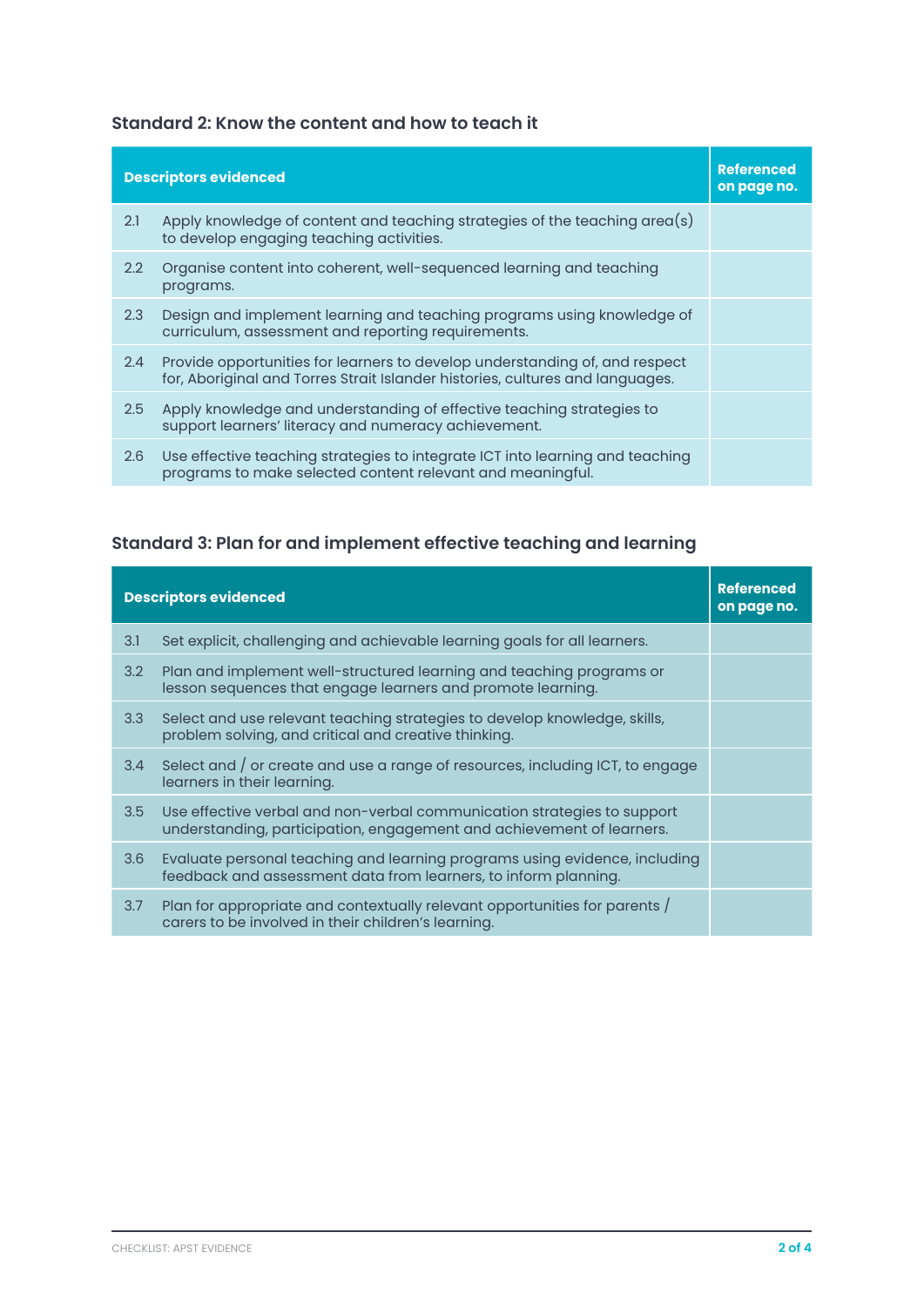## **Standard 4: Create and maintain supportive and safe learning environments**

|     | <b>Descriptors evidenced</b>                                                                                                                              | <b>Referenced</b><br>on page no. |
|-----|-----------------------------------------------------------------------------------------------------------------------------------------------------------|----------------------------------|
| 4.1 | Establish and implement inclusive and positive interactions to engage and<br>support all learners in learning activities.                                 |                                  |
| 4.2 | Establish and maintain orderly and workable routines to create an<br>environment where time is spent on learning tasks.                                   |                                  |
| 4.3 | Manage challenging behaviour by establishing and negotiating clear<br>expectations with learners and address issues promptly, fairly and<br>respectfully. |                                  |
| 4.4 | Ensure the wellbeing and safety of learners within the learning environment<br>by implementing curriculum and legislative requirements.                   |                                  |
| 4.5 | Incorporate strategies to promote the safe, responsible and ethical use of ICT<br>in learning and teaching.                                               |                                  |

## **Standard 5: Assess, provide feedback and report on learning**

| <b>Descriptors evidenced</b> |                                                                                                                                                   | <b>Referenced</b><br>on page no. |
|------------------------------|---------------------------------------------------------------------------------------------------------------------------------------------------|----------------------------------|
| 5.1                          | Develop, select and use informal, formal, diagnostic, formative and<br>summative assessment strategies to assess learning.                        |                                  |
| 5.2                          | Provide timely, effective and appropriate feedback to learners about their<br>achievements relative to their learning goals.                      |                                  |
| 5.3                          | Understand and participate in assessment moderation activities to support<br>consistent and comparable judgements of learning.                    |                                  |
| 5.4                          | Use assessment data from learners to analyse and evaluate understanding<br>of content, identifying interventions and modifying teaching practice. |                                  |
| 5.5                          | Report clearly, accurately and respectfully to learners and parents / carers<br>about achievement, making use of accurate and reliable records.   |                                  |